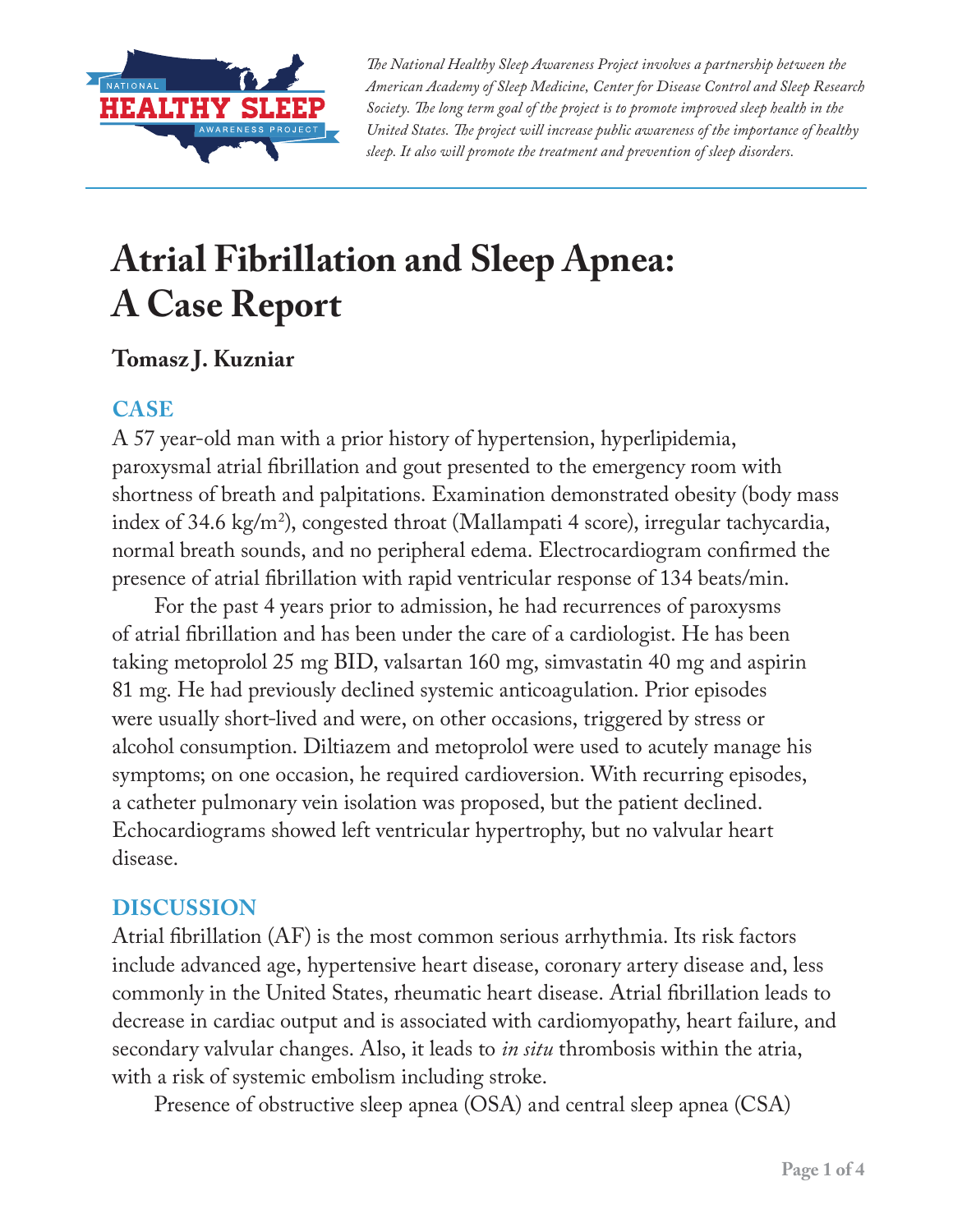increase the risk of atrial fibrillation and this increased risk has been documented in a number of studies. For instance, in the Sleep Heart Health Study, compared to patients without sleep-disordered breathing, patients with severe obstructive sleep apnea had a four-fold increase in risk of atrial fibrillation, after adjustment for usual confounders.1 It is thought that repeated, intermittent episodes of hypoxia and reoxygenation are responsible for this association between sleep-disordered breathing and arrhytmogenesis.2,3 Also, among patients <65 years of age, the risk of incident (new onset) atrial fibrillation was higher with coincident OSA, and increased with deeper desaturations at night.4 Taken from another angle, among patients with atrial fibrillation, there is a higher of prevalence of obstructive sleep apnea, ranging from 30 to 80%.5

There is some evidence that treatment of OSA may reduce the risk of recurrence of atrial fibrillation. In a study by Kanagala et al., the risk of recurrence of AF over the 12 months of observation was higher in patients with untreated OSA than in matched patients with OSA controlled by continuous positive airway pressure (CPAP).<sup>6</sup> In another study, among sleep apnea patients who underwent a catheter pulmonary vein isolation (ablation), the risk of recurrence of atrial fibrillation was higher in those without treatment than in those on CPAP (63% versus 28%). The risk of recurrence of AF among treated OSA patients was in fact, similar to the risk of recurrence in patients without OSA.<sup>7</sup>

Obstructive sleep apnea may also increase the risk of other arrhythmias. Patients with OSA have a higher risk of ventricular ectopy and ventricular arrhythmias. Based on the systematic review of literature, OSA was identified as a risk factor of ventricular tachycardia, ventricular fibrillation and implantable cardioverter-defibrillator shocks in patients with and without heart failure.<sup>1,8,9</sup> Whether CPAP can improve this risk is an area of active investigation; at this point, there are insufficient data to demonstrate such an improvement.

In summary, OSA may be a modifiable risk factor for recurrent atrial fibrillation after cardioversion or ablation. Obstructive sleep apnea, which, if left untreated, may worsen cardiovascular outcomes. Clinical features suggestive of obstructive sleep apnea, such as history of snoring, witnessed apneas, obesity, excessive soft tissue in the upper airway should be systematically sought in patients presenting with atrial fibrillation, especially if they are accompanied by excessive daytime sleepiness and concurrent systemic hypertension. If these clinical features are present, a sleep medicine referral should be considered. In chronic care of patients with atrial fibrillation, in addition to typical rhythm- and rate-controlling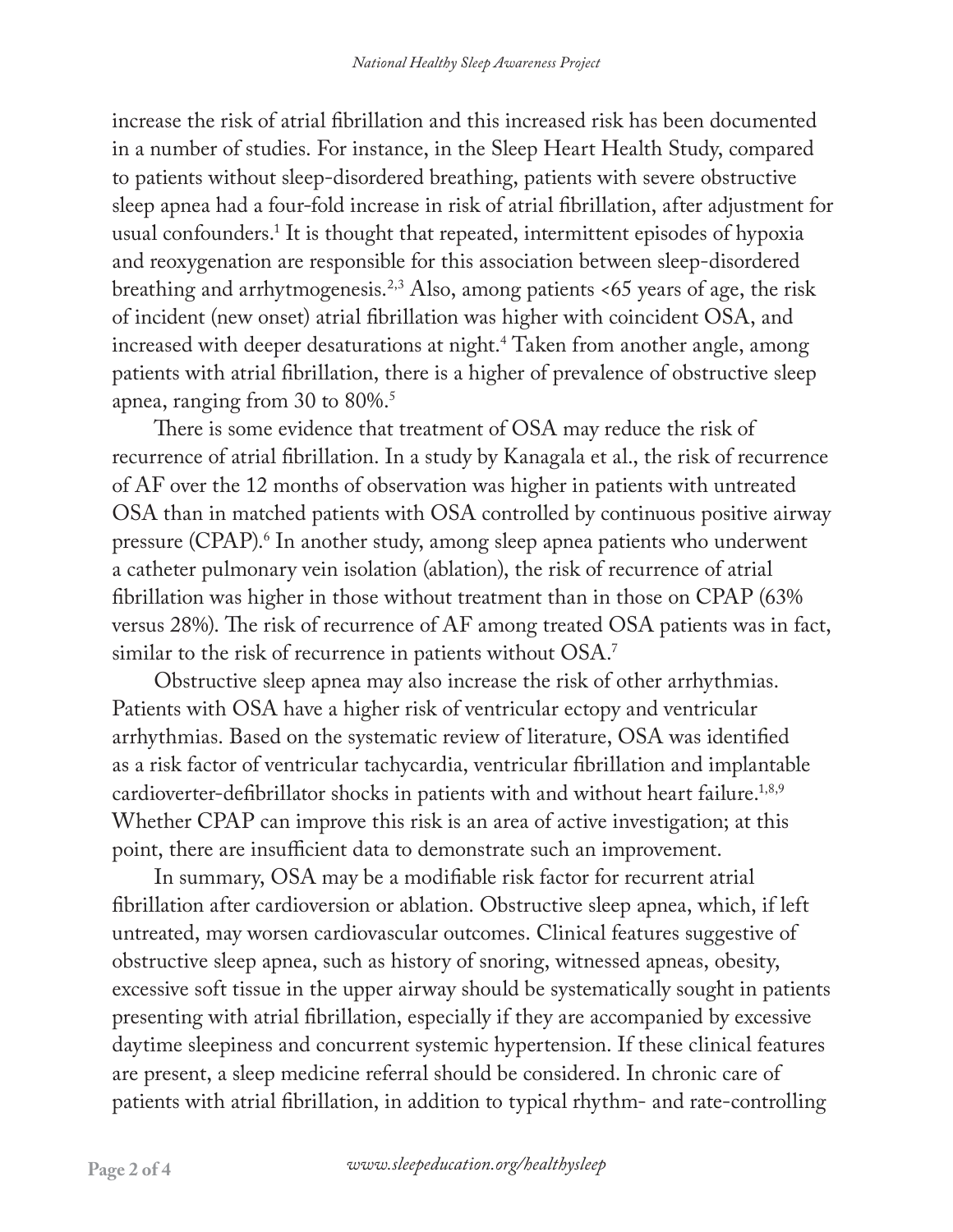therapies and anticoagulation, treatment of concurrent obstructive sleep apnea is expected to result in an improved likelihood of remaining in the sinus rhythm and possibly, prevention of complications of this arrhythmia. Board certified sleep medicine physicians can help determine the appropriate diagnostic test(s), and provide long-term management with CPAP or other appropriate treatment modalities.

#### **CASE FOLLOW-UP**

Following the control of the ventricular rate with metoprolol, the patient's AF converted spontaneously to sinus rhythm. The consulting cardiologist recommended an outpatient catheter ablation and sleep evaluation. In addition to a comprehensive sleep evaluation, his polysomnogram demonstrated severe obstructive sleep apnea with an apnea-hypopnea index of 32, nadir oxygen saturation of 77% and high sleep fragmentation. CPAP applied during the same night (split night protocol) was successful in controlling airway obstruction at 12 cmH<sub>2</sub>O, with mild residual central apnea that improved in the later part of the study. While it took several weeks for the patient to get used to his home CPAP unit, he is now successfully using his CPAP at home, with good symptomatic improvement and adequate control of OSA based on the adherence data monitor.

#### **REFERENCES**

- 1. Mehra R, Benjamin EJ, Shahar E, et al. Association of nocturnal arrhythmias with sleep-disordered breathing: The sleep heart health study. *Am J Respir Crit Care Med*. 2006;173(8):910–916.
- 2. Lin YK, Lai MS, Chen YC, et al. Hypoxia and reoxygenation modulate the arrhythmogenic activity of the pulmonary vein and atrium. *Clin Sci (Lond)*. 2012;122(3):121–132.
- 3. Monahan K, Storfer-Isser A, Mehra R, et al. Triggering of nocturnal arrhythmias by sleep-disordered breathing events. *J Am Coll Cardiol*. 2009;54(19):1797–1804.
- 4. Gami AS, Hodge DO, Herges RM, et al. Obstructive sleep apnea, obesity, and the risk of incident atrial fibrillation. *J Am Coll Cardiol*. 2007;49(5):565–571.
- 5. Gami AS, Pressman G, Caples SM, et al. Association of atrial fibrillation and obstructive sleep apnea. *Circulation*. 2004;110(4):364–367.
- 6. Kanagala R, Murali NS, Friedman PA, et al. Obstructive sleep apnea and the recurrence of atrial fibrillation. *Circulation*. 2003;107(20):2589–2594.
- 7. Fein AS, Shvilkin A, Shah D, et al. Treatment of obstructive sleep apnea reduces the risk of atrial fibrillation recurrence after catheter ablation. *J Am Coll Cardiol*. 2013;62(4):300–305.